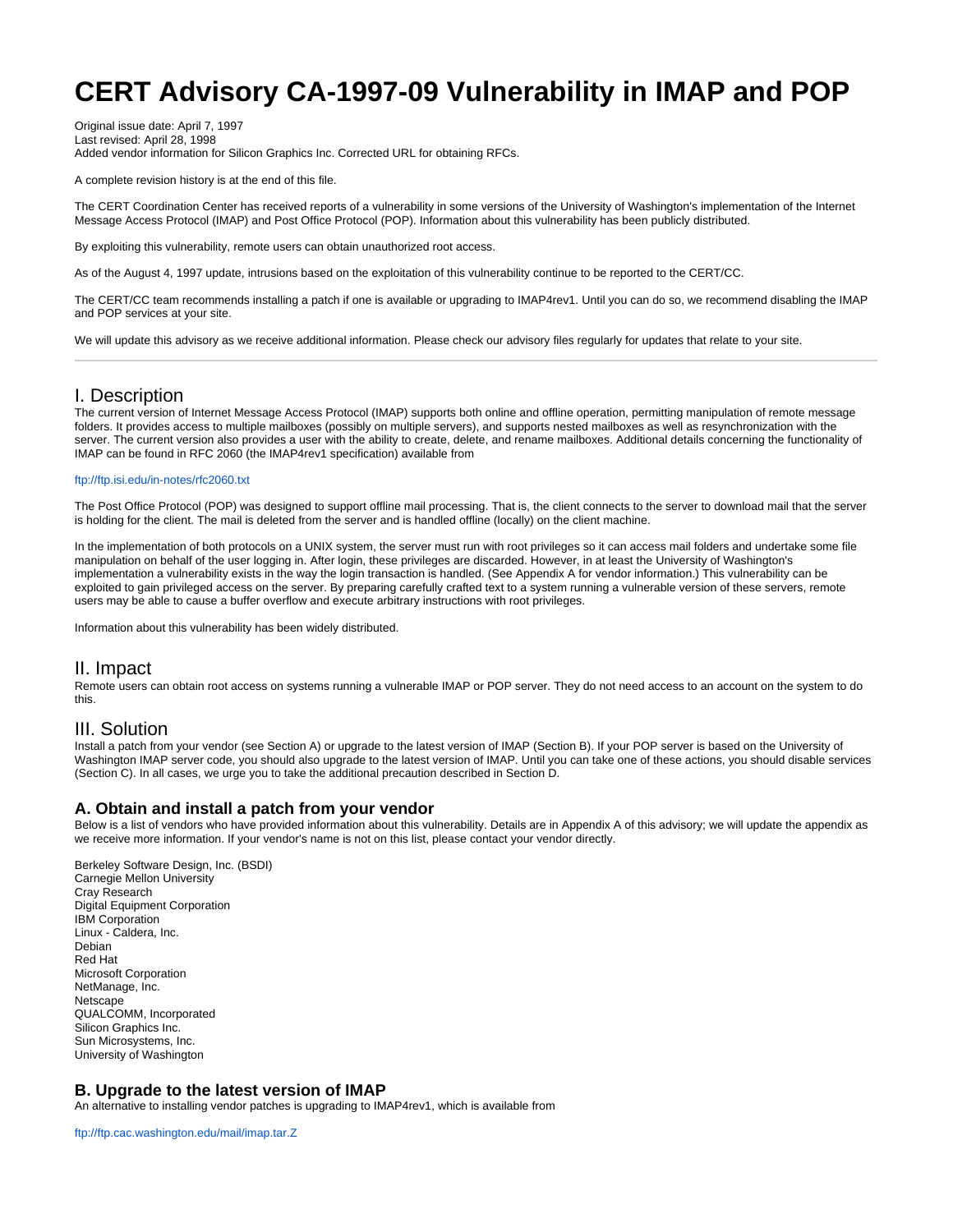Please note that checksums change when files are updated. The imap.tar.Z file can undergo frequent changes, therefore the checksums have not been included here.

## **C. Disable services**

Until you can take one of the above actions, temporarily disable the POP and IMAP services. On many systems, you will need to edit the /etc/inetd.conf file. However, you should check your vendor's documentation because systems vary in file location and the exact changes required (for example, sending the inetd process a HUP signal or killing and restarting the daemon).

If you are not able to temporarily disable the POP and IMAP services, then you should at least limit access to the vulnerable services to machines in your local network. This can be done by installing the tcp\_wrappers described in Section D, not only for logging but also for access control. Note that even with access control via tcp\_wrappers, you are still vulnerable to attacks from hosts that are allowed to connect to the vulnerable POP or IMAP service.

## **D. Additional precaution**

Because IMAP or POP is launched out of inetd.conf, tcp\_wrappers can be installed to log connections which can then be examined for suspicious activity. You may want to consider filtering connections at the firewall to discard unwanted/unauthorized connections.

The tcp\_wrappers tool is available in

[ftp://ftp.cert.org/pub/tools/tcp\\_wrappers/tcp\\_wrappers\\_7.5.tar.gz](ftp://ftp.cert.org/pub/tools/tcp_wrappers/tcp_wrappers_7.5.tar.gz)

MD5 (tcp\_wrappers\_7.5.tar.gz) = 8c7a17a12d9be746e0488f7f6bfa4abb

Note that this precaution does not address the vulnerability described in this advisory, but it is a good security practice in general.

# Appendix A - Vendor Information

Below is a list of the vendors who have provided information for this advisory. We will update this appendix as we receive additional information. If you do not see your vendor's name, the CERT/CC did not hear from that vendor. Please contact the vendor directly.

## **Berkeley Software Design, Inc. (BSDI)**

We're working on patches for both BSD/OS 2.1 and BSD/OS 3.0 for imap (which we include as part of pine).

## **Carnegie Mellon University**

Cyrus Server 1.5.2, with full IMAP4rev1 and pop3 capabilities, is NOT affected by this report and is NOT vulnerable.

## **Cray Research**

Not vulnerable.

## **Digital Equipment Corporation**

This reported problem is not present for Digital's UNIX or Digital ULTRIX Operating Systems Software.

## **IBM Corporation**

AIX 4.2.1 is the only version of AIX currently shipping with IMAP. Previous versions of AIX are not vulnerable.

## **AIX 4.2.1**

The following APAR will be available soon: APAR IX70263

#### **To Order**

APARs may be ordered using Electronic Fix Distribution (via FixDist) or from the IBM Support Center. For more information on FixDist, reference URL: <http://service.software.ibm.com/aixsupport/>

or send e-mail to [aixserv@austin.ibm.com](mailto:aixserv@austin.ibm.com) with a subject of "FixDist".

IBM and AIX are registered trademarks of International Business Machines Corporation.

## **Linux Systems**

#### **Caldera, Inc.**

On systems such as Caldera OpenLinux 1.0, an unprivileged user can obtain root access.

As a temporary workaround, you can disable the POP and IMAP services in /etc/inetd.conf, and then kill and restart inetd.

A better solution is to install the new RPM package that contains the fixed versions of the IMAP and POP daemons. They are located on Caldera's FTP server (ftp.caldera.com):

/pub/openlinux/updates/1.0/006/RPMS/imap-4.1.BETA-1.i386.rpm

The MD5 checksum (from the "md5sum" command) for this package is:

45a758dfd30f6d0291325894f9ec4c18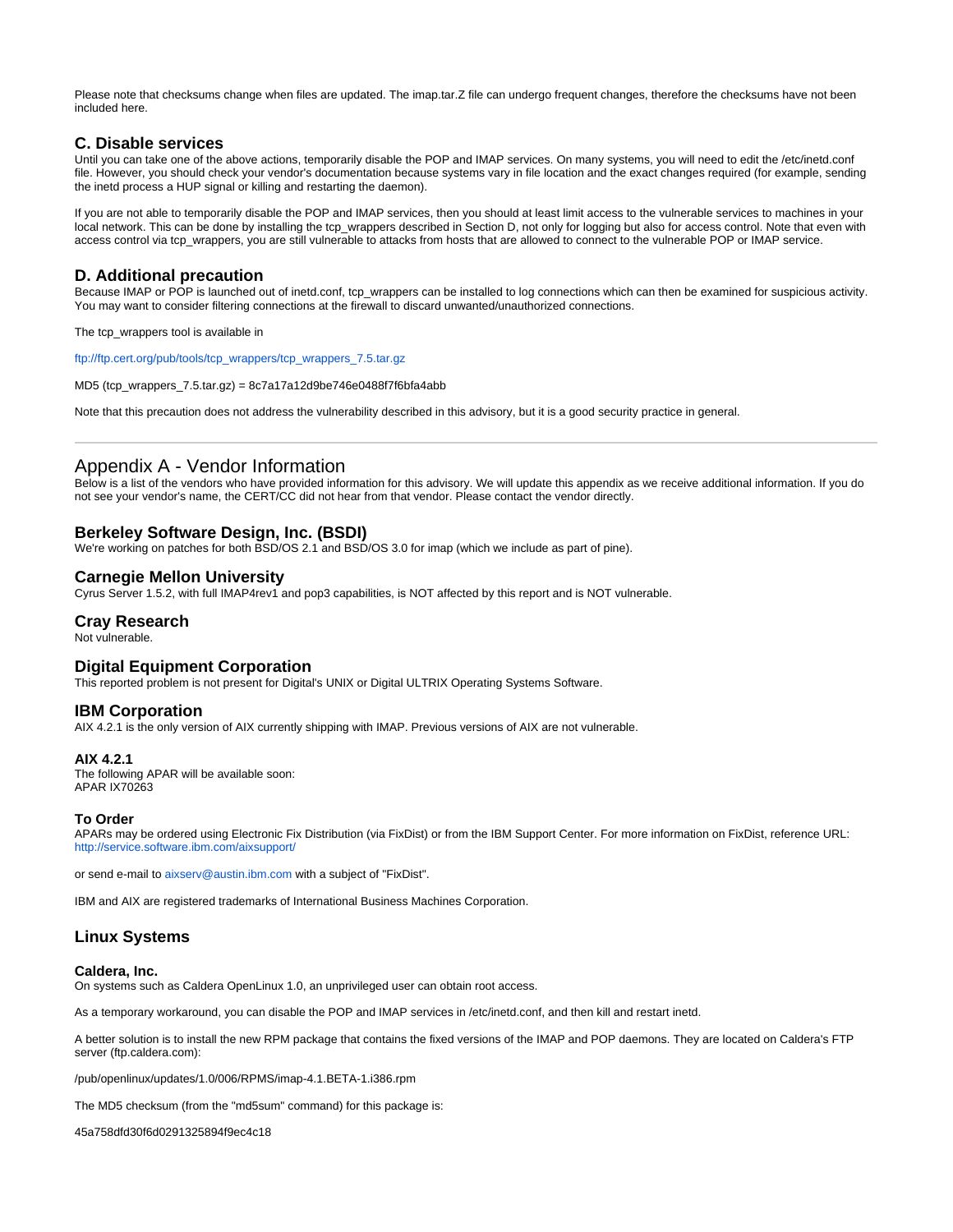This and other Caldera security resources are located at:

<http://www.caldera.com/tech-ref/security/>

#### **Debian**

Debian linux is not vulnerable. For more information see

<http://cgi.debian.org/www-master/debian.org/security.html>

#### **Red Hat**

The IMAP servers included with all versions of Red Hat Linux have a buffer overrun which allow \*remote\* users to gain root access on systems which run them. A fix for Red Hat 4.1 is now available (details on it at the end of this note).

Users of Red Hat 4.0 should apply the Red Hat 4.1 fix. Users of previous releases of Red Hat Linux are strongly encouraged to upgrade or simply not run imap. You can remove imap from any machine running with Red Hat Linux 2.0 or later by running the command "rpm -e imap", rendering them immune to this problem.

All of the new packages are PGP signed with Red Hat's PGP key, and may be obtained from [ftp.redhat.com:/updates/4.1.](ftp://ftp.redhat.com:/updates/4.1.)

If you have direct Internet access, you may upgrade these packages on your system with the following commands:

Intel:

rpm -Uvh <ftp://ftp.redhat.com/updates/4.1/i386/imap-4.1.BETA-3.i386.rpm> MD5 (imap-4.1.BETA-3.i386.rpm) = 8ac64fff475ee43d409fc9776a6637a6

Alpha:

rpm -Uvh <ftp://ftp.redhat.com/updates/4.1/alpha/imap-4.1.BETA-3.alpha.rpm> MD5 (imap-4.1.BETA-3.alpha.rpm) = fd42ac24d7c4367ee51fd00e631cae5b

SPARC:

rpm -Uvh <ftp://ftp.redhat.com/updates/4.1/sparc/imap-4.1.BETA-3.sparc.rpm> MD5 (imap-4.1.BETA-3.sparc.rpm) = 751598aae3d179284b8ea4d7a9b78868

## **Microsoft**

Microsoft's Exchange POP and IMAP servers and Microsoft's Commericial Internet System are not vulnerable

## **NetManage, Inc.**

NetManage's ZPOP pop server is not vulnerable.

## **Netscape**

Netscape's POP3/IMAP4 implementation is not vulnerable.

## **QUALCOMM Incorporated**

Our engineers have examined the QPopper source code, which is based on source from UC Berkeley. They determined that QPopper is \*NOT\* vulnerable to a buffer overflow attack as described in CA-97.09. It strictly checks the size of messages before copying them into its buffer.

## **Silicon Graphics Inc.**

Silicon Graphics Inc. Security Advisory, 19980302-01-I, provides the following information:

The Internet Mail Access Protocol (IMAP) & Post Office Protocol (POP) provide users with an alternative means to process and retrieve their email.

A vulnerability has been discovered in IMAP4 & POP3 that allows remote users to obtain root access.

Silicon Graphics sells and supports the Netscape Mail/Messaging Servers for IRIX which use IMAP4 & POP3 however, their implementations are not vulnerable to this issue and no further action is required.

More information about Netscape product security can be found at the following URL:

<http://home.netscape.com/assist/security/>

## **Sun Microsystems, Inc.**

The following patches have been released for CERT CA-97.09.

105346-02 SIMS 2.0 105347-02 SIMS 2.0\_x86

## **University of Washington**

This vulnerability has been detected in the University of Washington c-client library used in the UW IMAP and POP servers. This vulnerability affects all versions of imapd prior to v10.165, all versions of ipop2d prior to 2.3(32), and all versions of ipop3d prior to 3.3(27).